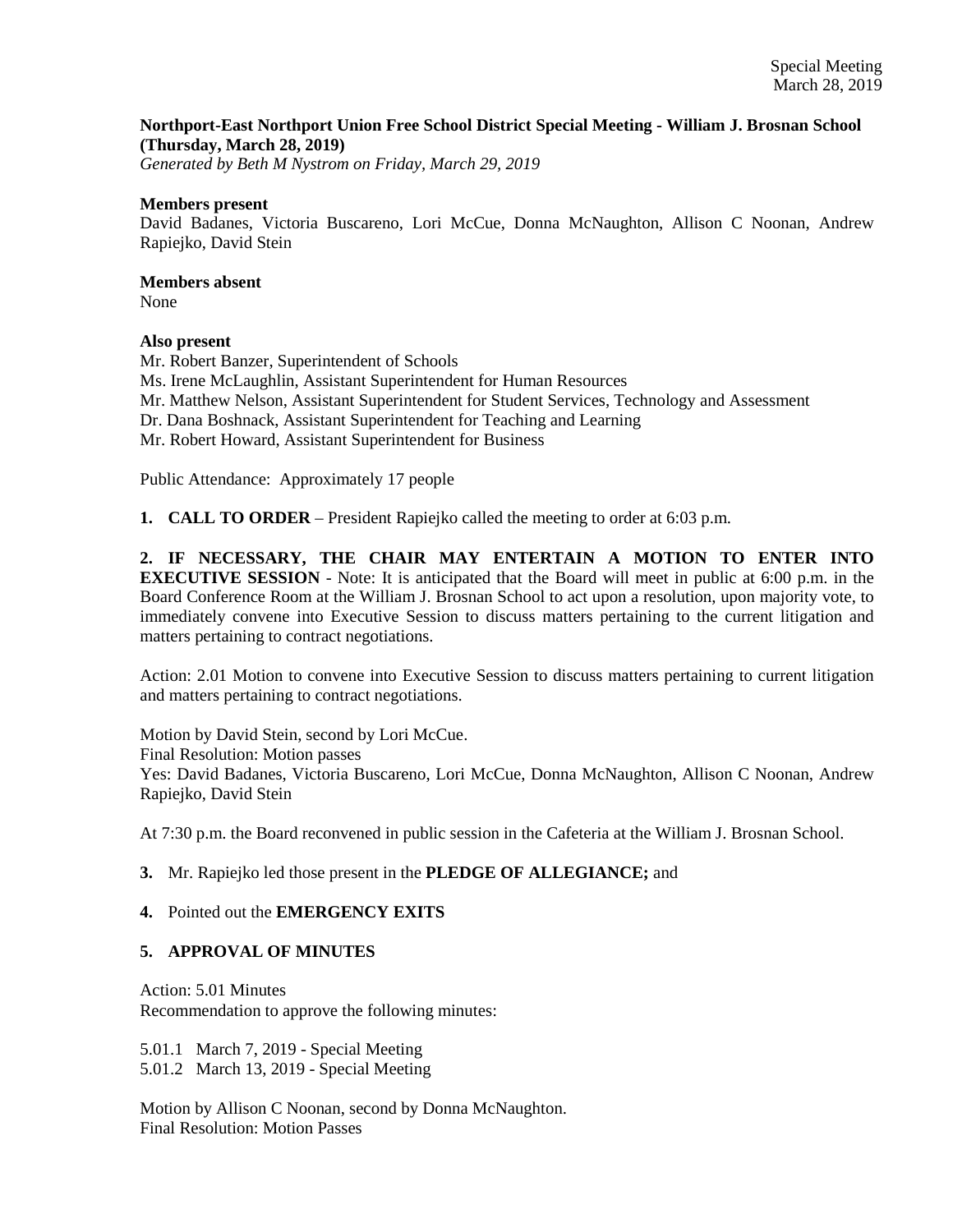Yes: Victoria Buscareno, David Badanes, Lori McCue, Donna McNaughton, Allison C Noonan, Andrew Rapiejko, David Stein

## **6. STUDENT AND STAFF RECOGNITION/ANNOUNCEMENTS FROM THE SUPERINTENDENT OF SCHOOLS**

Superintendent Banzer stated that this weekend several families were impacted by a fire in East Northport. Mr. Banzer thanked everyone that was involved in the response and staff members who worked with the students and families impacted, especially Patty Gardiner, Jen Nesfield and Deb DaSilva.

The Night of 1,000 Strings took place at the high school where over 1,500 student participated in the K-12 string program and put on a wonderful evening of fantastic music.

Mr. Banzer stated that last night he had the opportunity to visit the Students for 60,000 presentation at Northport Library about their experience in West Virginia and how they were impacted by what they heard and learned. The students spent time with students the same age in an impoverished area.

The high school mock trial team was in the final four and competed against Kings Park and claimed victory. On Wednesday, April  $3<sup>rd</sup>$  the county championships will be held where they will be competing against a team from Bay Shore.

Information: 6.01 Capital Project Update by Architect

Mr. John Grillo, District Architect, reviewed the capital projects to be completed in the summer of 2019 which include the following projects: Ocean Avenue Elementary School - Boiler replacement and conversion to natural gas. Pulaski Road School - Boiler replacement and conversion to natural gas, irrigation. Dickinson Avenue Elementary School – Partial roof replacement. Fifth Avenue Elementary School – Conversion to natural gas. Bellerose Avenue Elementary School – Partial roof replacement. Northport Middle School – Boy's and girl's locker room/locker room bathroom renovation. Northport High School – Boy's and girl's locker room bathroom renovation, partial roof replacement.

Mr. Grillo reviewed all the capital projects that have been completed, are at SED, are in design phase, are out to bid, were awarded, completed in house, and are ongoing.

There was a discussion regarding the high school bathrooms, completion of bond work, roofs, asphalt work, boiler replacement, and the 5 year capital plan.

## **7. DISCUSSION OF SUPERINTENDENT'S PROPOSED 2019-2020 BUDGET**

Mr. Banzer reviewed the proposed 2019-2020 budget in the areas of Revenue, Fund Balance and Reserves. The projected revenue considerations include tax levy of \$150,088.158, state aid of \$16,055.289, assigned fund balance of \$2,400,000, use or reserved of \$336,721, miscellaneous revenue of \$2,517,500 for a total of \$171,397.668. The proposed reserve allocation is as follows: Workers' Compensation \$140,000, Unemployment \$5,000; ERS Reserve \$141,721, EBALR \$50,000.

Mr. Banzer reviewed the tax levy history and the proposed 2019-2020 tax levy increase is 2.82%, and the allowable tax levy limit is 3.22%. The estimated tax rate calculation is as follows: tax levy/assessed valuation = tax rate per \$100. \$150,088,158/\$79,842.146 = \$187.98 per \$100. Estimated increase of \$196 per year for property assessed at \$3,800.

The projected reserved and fund balance as of 6/30/19 are as follows: Restricted Reserves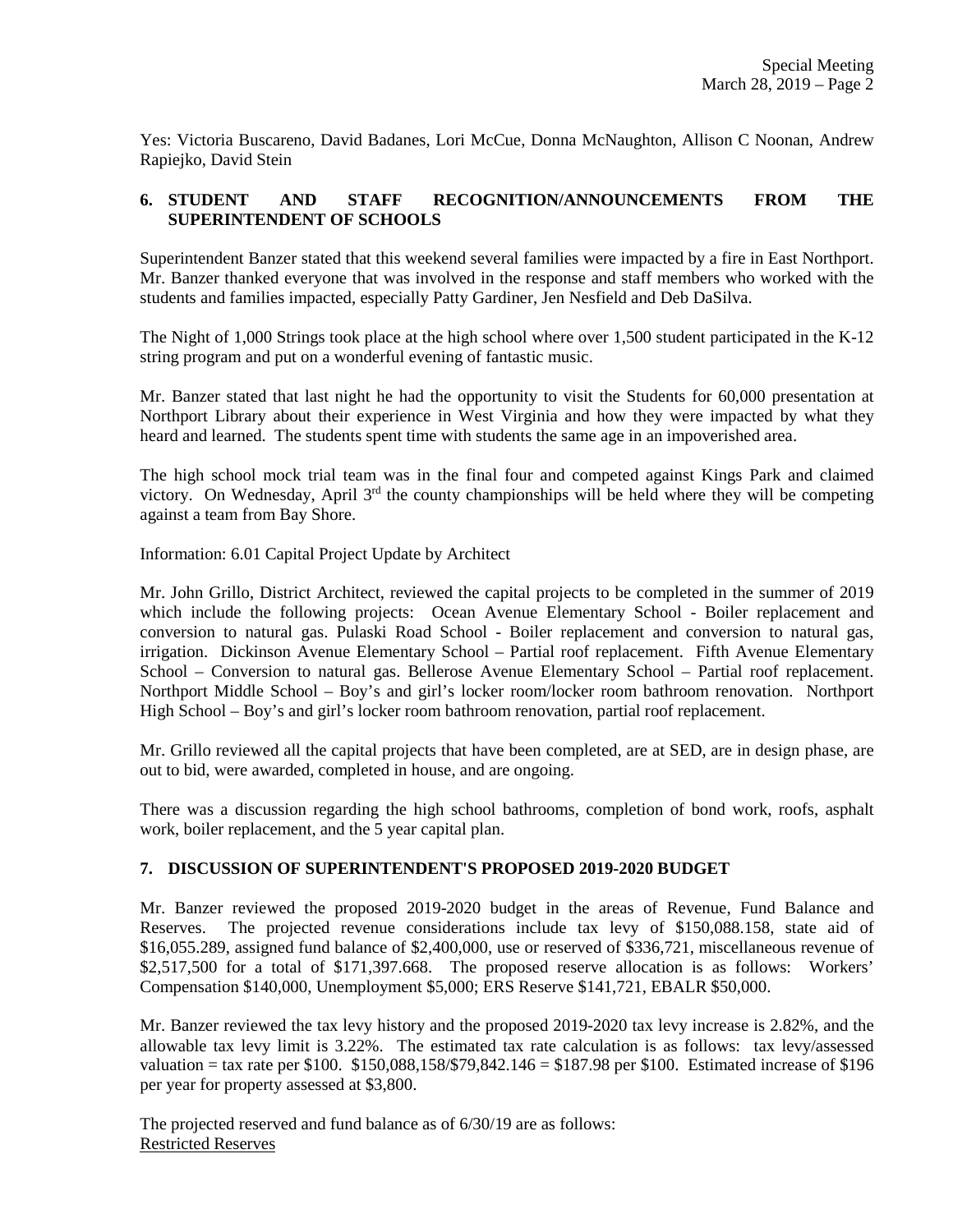Capital \$2,502,966; Unemployment Insurance \$816,008; Insurance \$49,957; Employee Benefit Accrued Liability \$2,956,311; Workers' Compensation \$2,605,673; Retirement Contribution \$2,801,031. Fund Balance

Assigned – reduce tax levy \$2,400,000; Assigned – encumbrances \$950,000; Unassigned \$6,855,906

Capital projects to consider for 2019-2020 from the general fund are roof, repair and replacement districtwide \$616,750; and asphalt, concrete and drainage, repair and replacement districtwide \$320,000 for a total of \$936,750.

Capital projects to consider for 2019-2020 from the capital reserve are asphalt, concrete and drainage, repair and replacement and Northport High School traffic enhancement in the amount of \$1,800,000.

Discussion: 7.01 Discussion of Revenue, Fund Balance, Reserves

There was a discussion regarding EBALR, retirement and sick payout, projected state aid, debt service, use of reserves, assessed value and tax rate.

## **8. BOARD AND COMMUNITY DISCUSSION OF SUPERINTENDENT'S PROPOSED 2019- 2020 BUDGET**

Discussion: 8.01 Opportunity for public input regarding the school budget for 2019-2020

| <b>Name</b>    | Comment                                                                             |
|----------------|-------------------------------------------------------------------------------------|
| Larry Licopoli | Stated that the architect mentioned changes to substance of original projects prior |
| Resident       | to the bond and asked who makes decisions on changes made to plans and how          |
|                | much of state aid is building aid.                                                  |

President Rapiejko stated that the Board approves the scope of the projects.

Annmarie McCann Inquired about budgeting for equipment purchases.

## **9. SUPERINTENDENT'S REPORT, GENERAL - FOR BOARD ACTION**

Action: 9.01 Foreign/Overnight Travel with Students Recommendation to approve the following Foreign/Overnight Travel with Students:

9.01.1 Puerto Rico, April 19, 2019 April 25, 2019

Motion by David Badanes, second by Allison C Noonan. Final Resolution: Motion Passes Yes: Victoria Buscareno, David Badanes, Lori McCue, Donna McNaughton, Allison C Noonan, Andrew Rapiejko, David Stein

Action: 9.02 Policies - Second Read and Adopt Recommendation to receive for a second read and to adopt the following policy:

9.02.1 Policy #5210 "Athletic Placement Process for Interscholastic Athletic Programs"

Motion by Lori McCue, second by David Stein. Final Resolution: Motion Passes Yes: Victoria Buscareno, David Badanes, Lori McCue, Donna McNaughton, Allison C Noonan, Andrew Rapiejko, David Stein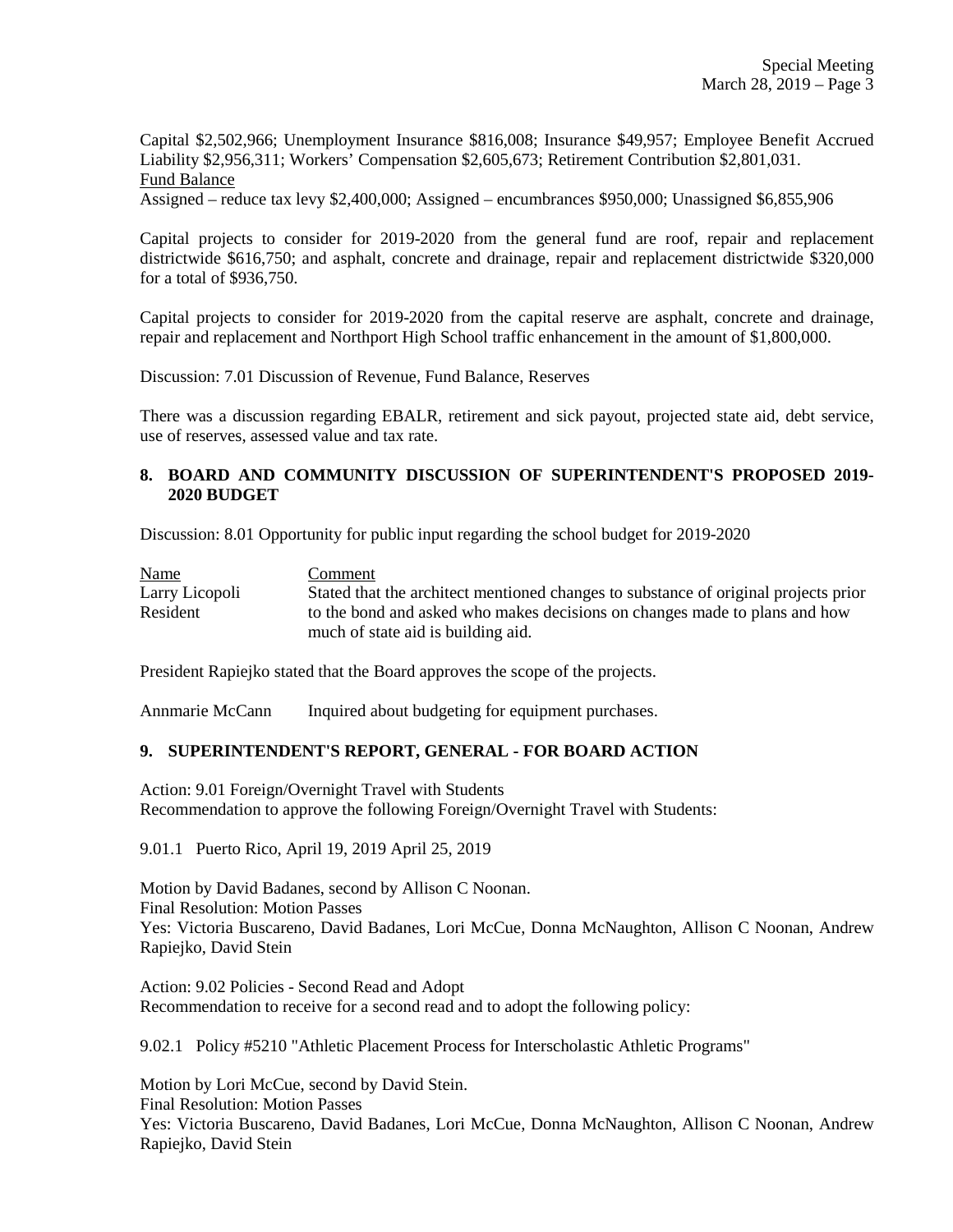## **10. SUPERINTENDENT'S REPORT, FINANCIAL - FOR BOARD ACTION**

Action: 10.01 Edward M. Petrosky, Psy.D., ABPP Recommendation to approve a Contract for a Neuropsychological Evaluation between the Northport-East Northport Union Free School District and Edward M. Petrosky, Psy.D., ABPP (Spec. Ed.)

Motion by David Stein, second by Allison C Noonan. Final Resolution: Motion Passes Yes: Victoria Buscareno, David Badanes, Lori McCue, Donna McNaughton, Allison C Noonan, Andrew Rapiejko, David Stein

Action: 10.02 Transfer of General Fund Appropriations Recommendation to approve Transfer of General Fund Appropriations in the 2018-2019 fiscal year (\$270,711.00)

Motion by David Stein, second by Allison C Noonan. Final Resolution: Motion Passes Yes: Victoria Buscareno, David Badanes, Lori McCue, Donna McNaughton, Allison C Noonan, Andrew Rapiejko, David Stein

Action: 10.03 Transfer of Capital Fund Appropriations Recommendation to approve Transfer of Capital Fund Appropriations in the 2018-2019 Fiscal Year (\$5,472.50)

Motion by David Stein, second by Allison C Noonan. Final Resolution: Motion Passes Yes: Victoria Buscareno, David Badanes, Lori McCue, Donna McNaughton, Allison C Noonan, Andrew Rapiejko, David Stein

Action: 10.04 McCarney Enterprises, Inc. d/b/a McCarney Tours Recommendation to approve Rider to Agreement between the Board of Education of the Northport-East Northport Union Free School District and McCarney Enterprises, Inc. d/b/a McCarney Tours (Contract #90388 and #90389 - NHS)

Motion by David Stein, second by Allison C Noonan. Final Resolution: Motion Passes Yes: Victoria Buscareno, David Badanes, Lori McCue, Donna McNaughton, Allison C Noonan, Andrew Rapiejko, David Stein

Action: 10.05 Commack UFSD

Recommendation to approve an Intermunicipal Agreement between the Commack Union Free School District and the Northport-East Northport Union Free School District for the purpose of cooperative bidding or seeking proposals from transportation contractors

Motion by David Stein, second by Allison C Noonan. Final Resolution: Motion Passes Yes: Victoria Buscareno, David Badanes, Lori McCue, Donna McNaughton, Allison C Noonan, Andrew Rapiejko, David Stein

**11. ADJOURNMENT** - Board policy requires adjournment by 10:30 pm, unless meeting is extended by vote.